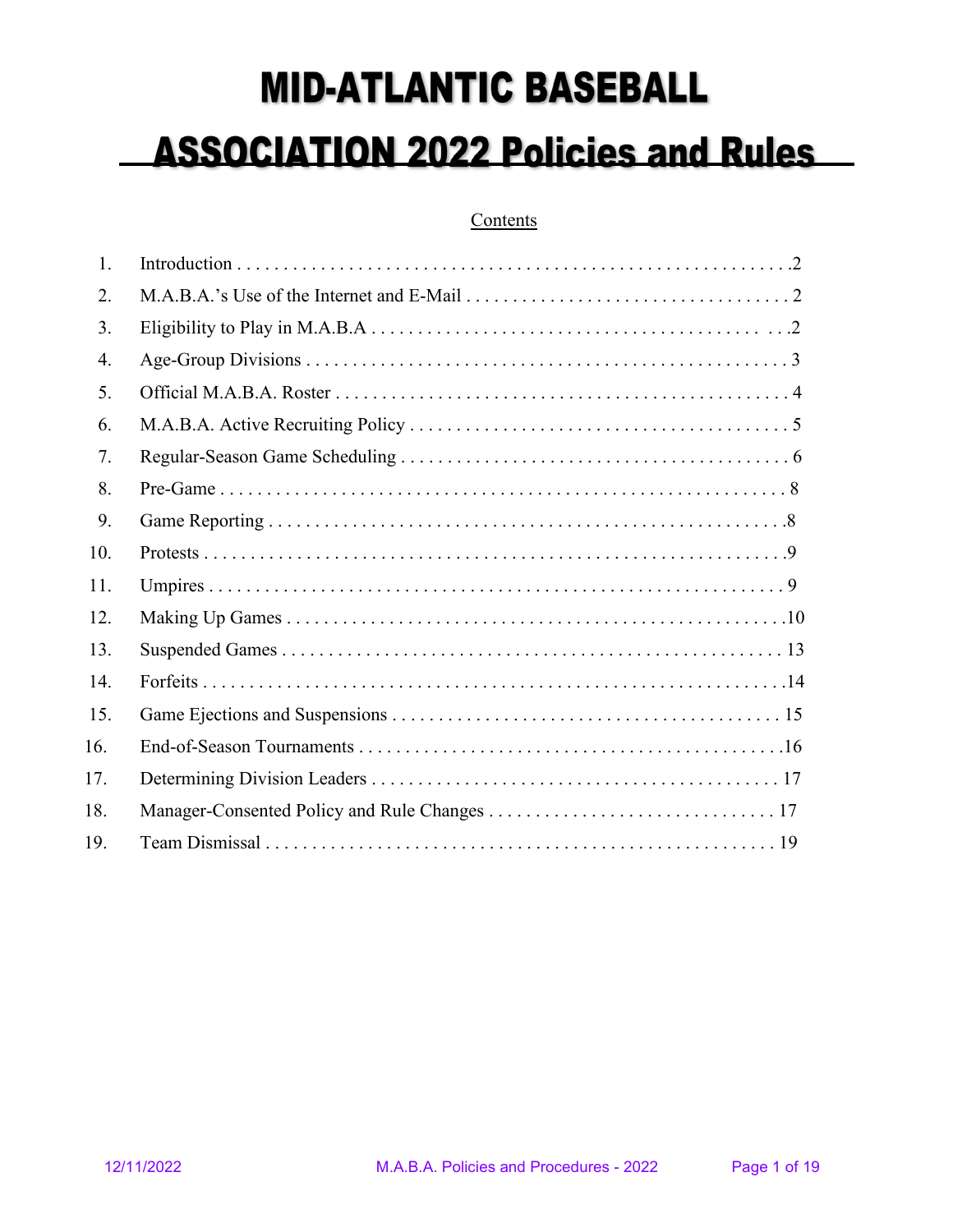# **1. Introduction**

This document describes the policies and procedures that managers must follow to successfully participate in M.A.B.A.. The document is purposely extensive in an attempt to (1) allow managers considering playing in M.A.B.A. to make as informed a decision as possible and (2) allow M.A.B.A. to avoid having to make decisions "on the fly" during the season.

#### **Please note that this document is intended to be used in conjunction with M.A.B.A.'s On-Field Rules document.**

# **1.1 Definitive Versions**

It is typical for there to be changes to M.A.B.A.'s policies, procedures, or rules (sometimes several) prior to the beginning of a new season. By definition, the versions of **M.A.B.A.'s Policies and Procedures and M.A.B.A.'s On-Field Rules** posted on M.A.B.A.'s website at any given point in time is considered to be the definitive one, superceding any and all other versions at that point in time. The same is true of other documents posted to M.A.B.A.'s website for managers' use, such as schedules.

## **1.2 During-Season Changes**

It is rare that M.A.B.A. makes changes to policies or rules once the spring season has officially started. In those rare cases that we do, we attempt to e-mail all managers regarding the change. **However, all managers are deemed by M.A.B.A. to have been notified of the changes once it is posted to the M.A.B.A. website**, whether or not a given manager was personally contacted by e-mail, phone, etc.

## **1.3 Final Interpretive Authority**

M.A.B.A.'s Board of Directors is the final authority as to the interpretation of the letter and intent of M.A.B.A.'s policies and rules. Furthermore, because M.A.B.A. has worked hard to provide information in a variety of places, it is possible that policies, rules, etc. documented in two or more places may not always completely agree. In most instances, the precedent document is identified. In cases where this is not true, M.A.B.A.'s Board of Directors will be the final authority as to the precedent document.

# **2. M.A.B.A.'s Use of the Internet and E-Mail**

The manager of a team, or his designate, must have access to the Internet and electronic mail in order for that manager's team to participate in M.A.B.A. The administration of M.A.B.A. is facilitated by our manager's mandatory use of the Internet. All (or virtually all) information regarding M.A.B.A. and information between M.A.B.A. and managers will be communicated via our Internet web site and electronic mail. **As such, any information M.A.B.A. places on our web site, or any information we electronically mail to managers, will be considered to be "officially disseminated."** Similarly, only information provided by managers via M.A.B.A.'s web site will be considered to have been officially received by M.A.B.A.

# **3. Eligibility to Play in M.A.B.A.**

#### **3.1 Team Eligibility**

M.A.B.A. was designed to support teams whose personal team philosophies mirror, or closely mirror, that of M.A.B.A., as defined by our Guiding Principles. Teams that have, in the past, demonstrated a penchant for aggressive recruiting, that have abandoned regular season games to play in other non-league tournaments, and other such tendencies that are not in keeping with M.A.B.A. Guiding Principles, will not be invited to play in M.A.B.A. M.A.B.A. reserves the right to refuse play to any team that the board of M.A.B.A. feels does not match our principles or guidelines. As such, the suitability of a given team to play in M.A.B.A. will be determined on a caseto-case basis.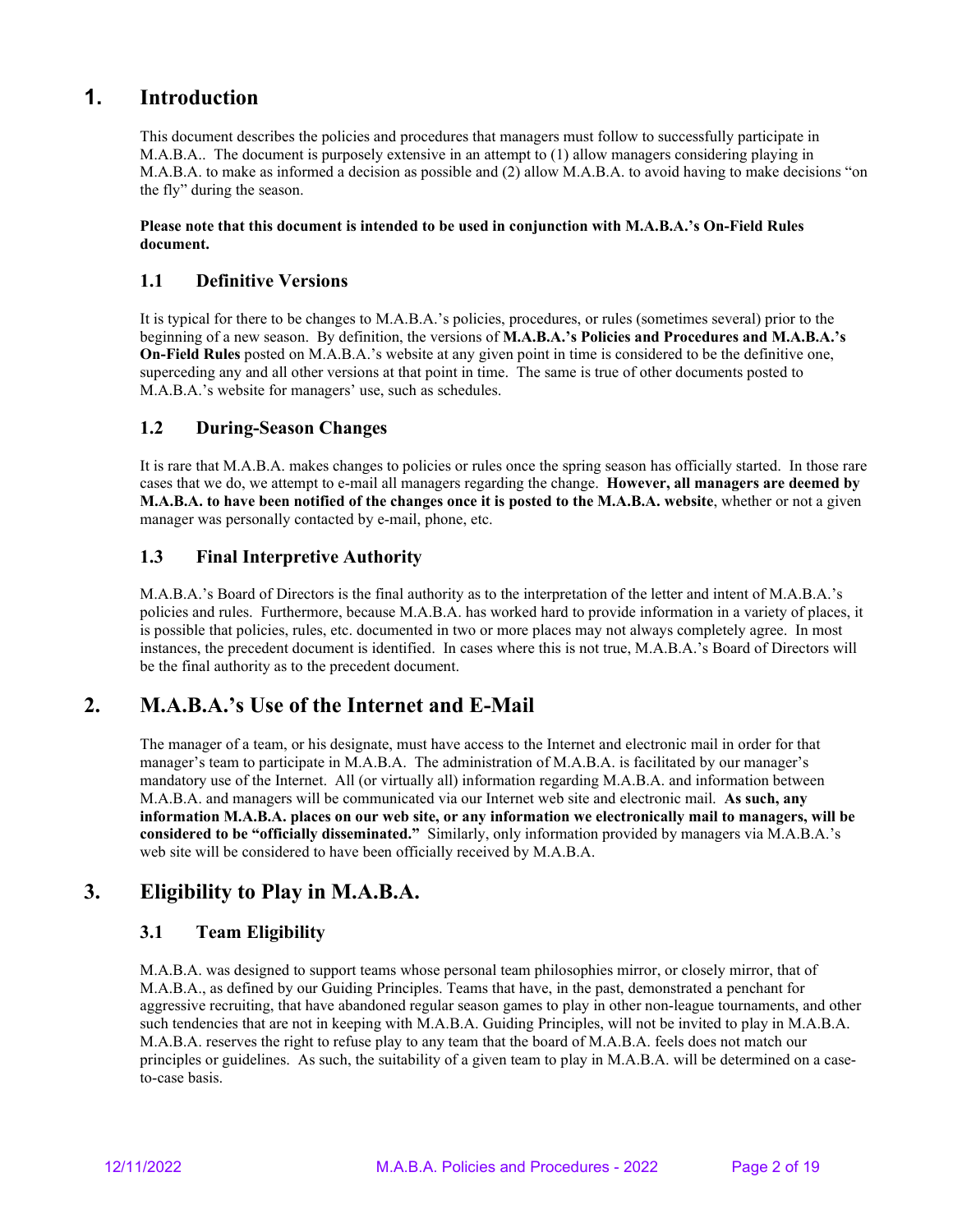# **3.2 Player Eligibility**

The cutoff date for determining M.A.B.A. player ages is May 1st of the given season. For example, a player on a full-time, 12-year-old team may not turn 13 prior to May 1<sup>st</sup> of the season. *M.A.B.A. does not grant waivers for players to play on a younger team that is mandated by his date of birth.*

# **4. Age-Group Divisions**

## **4.1 Full-Time Divisions**

All M.A.B.A. full-time age divisions will, as possible, be single age divisions – a team may carry no player older than that defined by the age division in which the team plays. For example, no player in the M.A.B.A. 13-Year-Old Division may turn 14 before May1<sup>st</sup> of that season. Teams may, however, carry younger players. M.A.B.A. reserves the right to, at any point in time, combine age groups as necessary to ensure an appropriate number of teams in any given age group, particularly for age groups 16 and older.

## **4.2 Divisionalization of Full-Time Age Groups**

Full-time M.A.B.A. age groups will, as the number of teams registered makes possible each year, be divided into divisions, Managers will be able to request which division they want to play in, based on the level of competition they believe is best for their teams, but the coordinator (with input from the coaches) will ultimately be responsible for deciding which division teams will be placed in

Which age groups are divisionalized is a year-to-year decision, depending on the number of teams registered. Usually there must be at least six teams opting for both divisions for M.A.B.A. to divisionalize a given age group.

There are occasions where M.A.B.A. may not ultimately be able to accommodate a team who, during registration, indicated an interest to play in either M.A.B.A.'s Division 1 or Division 2 because there were not enough teams to do so, or because M.A.B.A. believes the team in question should be playing in a different division.

Please note that M.A.B.A. does not offer registration fee refunds to teams who are not ultimately able to play in the division of their choice.

# **5. Official M.A.B.A. Roster**

#### **5.1 Rostering Players**

Each team must officially roster each player BEFORE that player can play with that team IN ANY GAME. **Your team is subject to forfeit if a player who you have not first rostered plays in a game by policy with the appropriate age coordinator.** Team rosters will be available on the website so that opposing teams and M.A.B.A. can verify that all of your players were registered before playing.

**Note:** Although you must submit a variety of personal information about each player (for potential verification, mailings, etc.), for security purposes, only that player's first name and last name will be available for viewing by other M.A.B.A. managers.

#### **5.2 Roster Grace Period**

There is no roster grace period; all rosters must be in by the start of the season but do not have to be finalized until Memorial Day for 13 and under, June  $15<sup>th</sup>$  for all age groups 14 and up.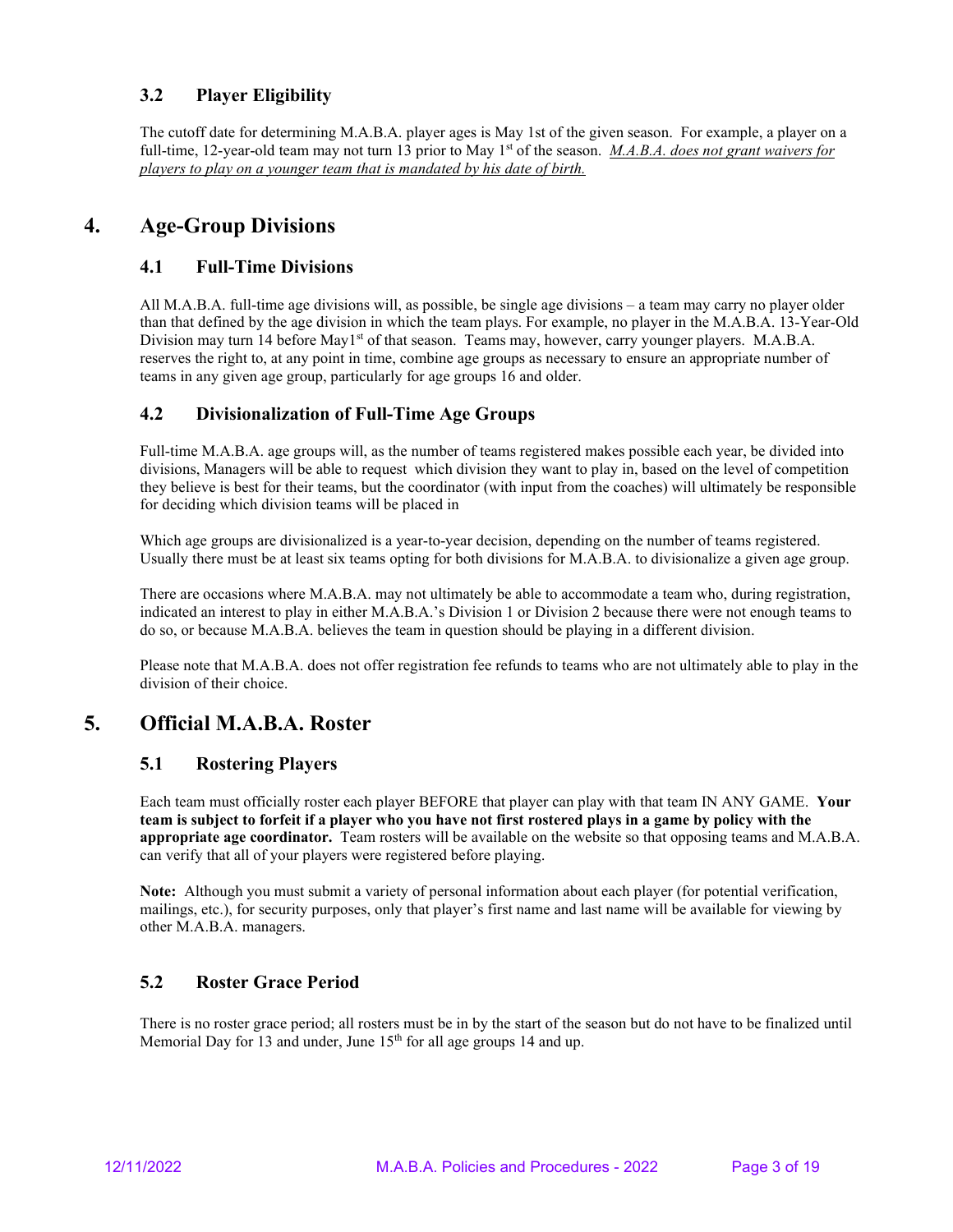# **5.3 Verifying Other Teams' Official Rosters**

All rosters will be available for opposing teams to view on the site.

#### **5.4 Roster Additions**

No full-time team 13 and under may add a new player to their Official M.A.B.A. Roster after Memorial Day of a given spring season but may do so prior to that time. No team 14 and up may add a new player after June  $15<sup>th</sup>$ .

## **5.5 Full-Time Team Rosters**

M.A.B.A. full-time teams must utilize closed rosters. This means that no player on any M.A.B.A. full-time team may play even a single game for any other team of any kind, with the exception of the player's official school team\*. **If instead that player subsequently plays a game for another non-school, Rec based, Travel team, or any other organized baseball team, all games that he has played in will forfeited by that team. Note: You cannot roster a player for play on any other organized team, if it is discovered that a player is dually rostered, it will be assumed that they are actively playing on two teams and all games are subject to forfeit.**

**5.5.1 \*With the knowledge and consent of the specific age coordinator players on teams in the 14U division and up may participate on "show case" teams on an as required basis. The coach of the affected player will make notification to their assigned age coordinator in writing to include the name of the show case and/or the organization sponsoring the show case team (e.g.; Dig In, Elite Baseball etc)** 

**The maximum roster size on any MABA team that is a 16U team AND under is 16 players for a given season. The 19U teams are allowed to carry an expanded roster of 19 players MAXIMUM for their season**

## **5.6 Players May Play for One M.A.B.A. Team per Season**

A player listed on an M.A.B.A. team's official roster, if making at least one plate appearance for that team, may not, during the same season, play for another M.A.B.A. team. Please refer to 5.5.1 for an implied exception

**EXCEPTION: Players may move UP to an older team as long as the team is in the same organization, the move is considered permanent and the move is made before the Memorial Day deadline.**

#### **5.7 Penalties for Roster Infractions**

A team found to be playing a game in violation of the rules above will automatically forfeit that given game. To the degree that M.A.B.A. believes the team has committed other roster infractions, that team will be eligible for immediate dismissal from M.A.B.A.. Any team found to have submitted a counterfeit Player I.D. will be immediately dismissed from M.A.B.A..

#### **5.8 Team Cooperation in Determining Roster Infractions**

When one team charges that another has played in violation of the above Roster Rules, M.A.B.A. will request that the team charged surrender its scorebooks for M.A.B.A. evaluation. If the team charged refuses or is unable to do so for all games, or does not do so immediately, the charge against them will be deemed to be valid.

# **6. M.A.B.A. Active Recruiting Policy**

M.A.B.A.'s recruiting rules are borne of both philosophical and practical concerns. Philosophically, M.A.B.A. finds it inappropriate and even potentially harmful to treat children like commodities, to be wooed, tantalized, or prospected as if they were pro players.

Second, M.A.B.A. would like to see our managers and their coaches produce quality teams through the *building* of players, not the *recruiting* of them. Recruiting philosophically prioritizes the desire of a team to win over what we see as its responsibility to help a player to improve.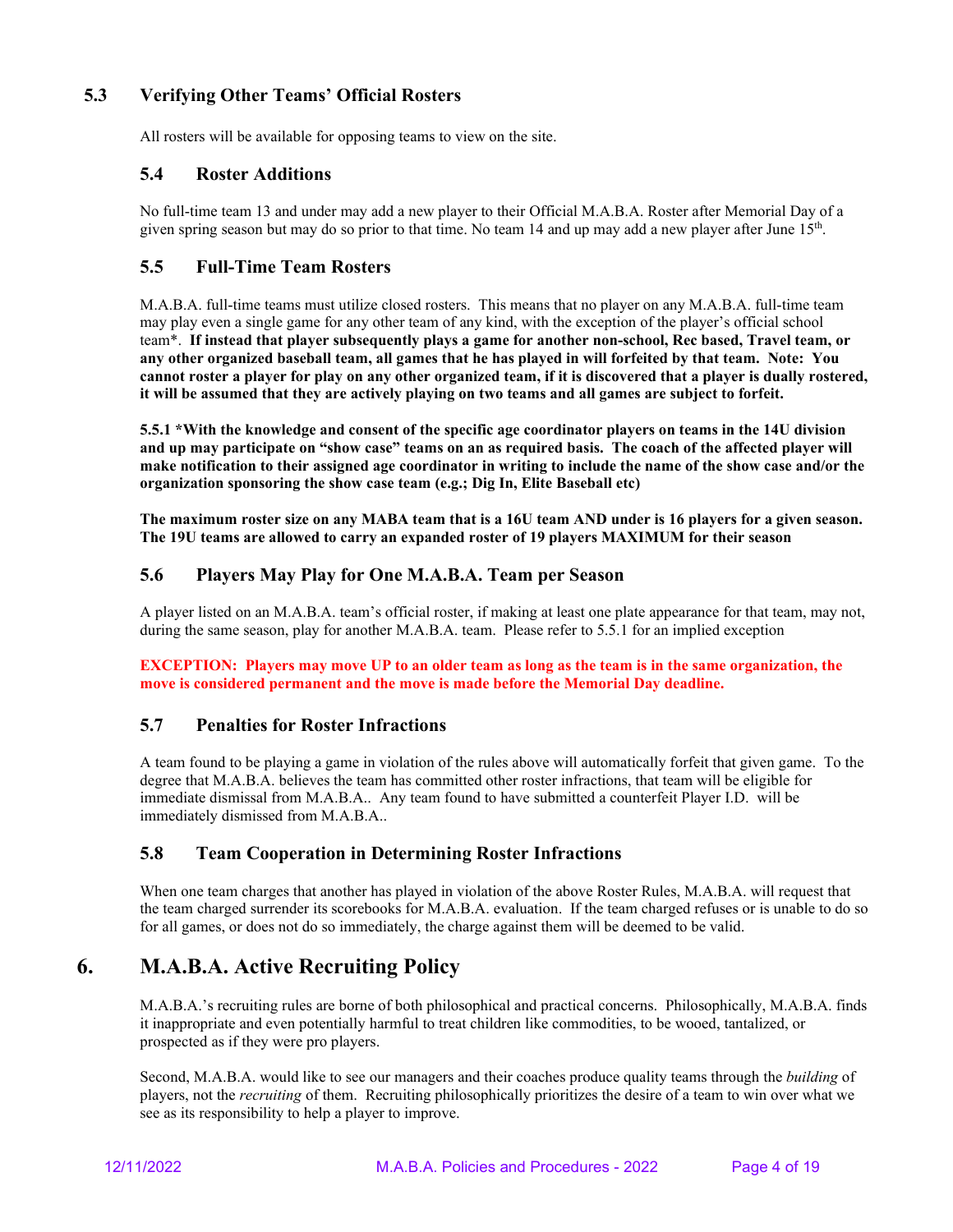Finally, recruiting can, and has, resulted in the decimation of M.A.B.A. teams, in which five or six players leave one team for another, leaving the first team unable to field a team. This not only leaves M.A.B.A. with fewer teams, but often leaves those children on a team who were "left behind" without a team on which to play.

If the determination is made that a manager, coach or parent has initiated contact with a rostered player or the parents of a rostered player on another M.A.B.A. team in an effort to recruit a player, the violator will be removed from M.A.B.A. Baseball immediately.

#### **6.1 Full-Time Travel**

#### **6.1.1 Definitions**

- a. **League** refers to any youth baseball program or organization that places a team in M.A.B.A., whether a league with both recreational and travel programs or an independent travel organization.
- b. A team's **Official Manager** is that person who is registered to the League at any given point in time, as indicated on the M.A.B.A. website.

#### **6.1.2 Fundamental Recruiting Rule**

A team may not, in a given spring season, carry more than two players who, during the previous spring season, were at any time officially rostered to another, single M.A.B.A. team. In addition, no team may roster more than (4) players that were officially rostered in all of M.A.B.A.

#### **6.1.3 Exceptions**

#### **6.1.3.1 Fall Ball**

M.A.B.A.'s recruiting rule is a "spring-to-spring" rule, and therefore does not apply to fall play. M.A.B.A.'s recruiting rules are not intended to be a form of collusion, keeping players from exploring other team options, and the fall is a natural time for players to explore such options. As such, there are no rules, recruiting-wise, regarding player movement from spring to fall season.

#### **6.1.3.2 Player Movement Notification**

Players wishing to try-out or switch to another MABA team must notify their existing coach. This is not intended to prevent players from looking at other or switching teams, but rather to encourage communication between a player and coach. It will also notify a coach of a player potentially leaving their team and maintain the spirit of the MABA rules about recruiting. A player must inform their coach prior to trying out for another MABA team. This should be done directly in form of communication. To confirm this communication occurs, the player must complete the Player Release/Transfer Notification form and send to the appropriate MABA age group coordinator and president. The completed form will then be forwarded to existing coach to confirm notification.

#### **6.1.3.3 Player Release**

A coach that cuts a player from his team once on the MABA roster must complete a player release/transfer notification form. This allows the cut player to join another MABA team's roster. In this case, the coach needs to complete the player release/transfer notification form and provide it to the player released so they can use for proof in discussion with other teams. That form also needs to be sent to the appropriate MABA age group coordinator and president.

A coach may also be informed of a player's desire to leave a team and grant them a release to play for any other MABA team. In this case, the coach needs to complete the player release/transfer notification form and provide it to the player released. The player keeps that completed form with them when they tryout for other teams or prior to being rostered on another MABA team. That form also needs to be sent to the appropriate MABA age group coordinator and president.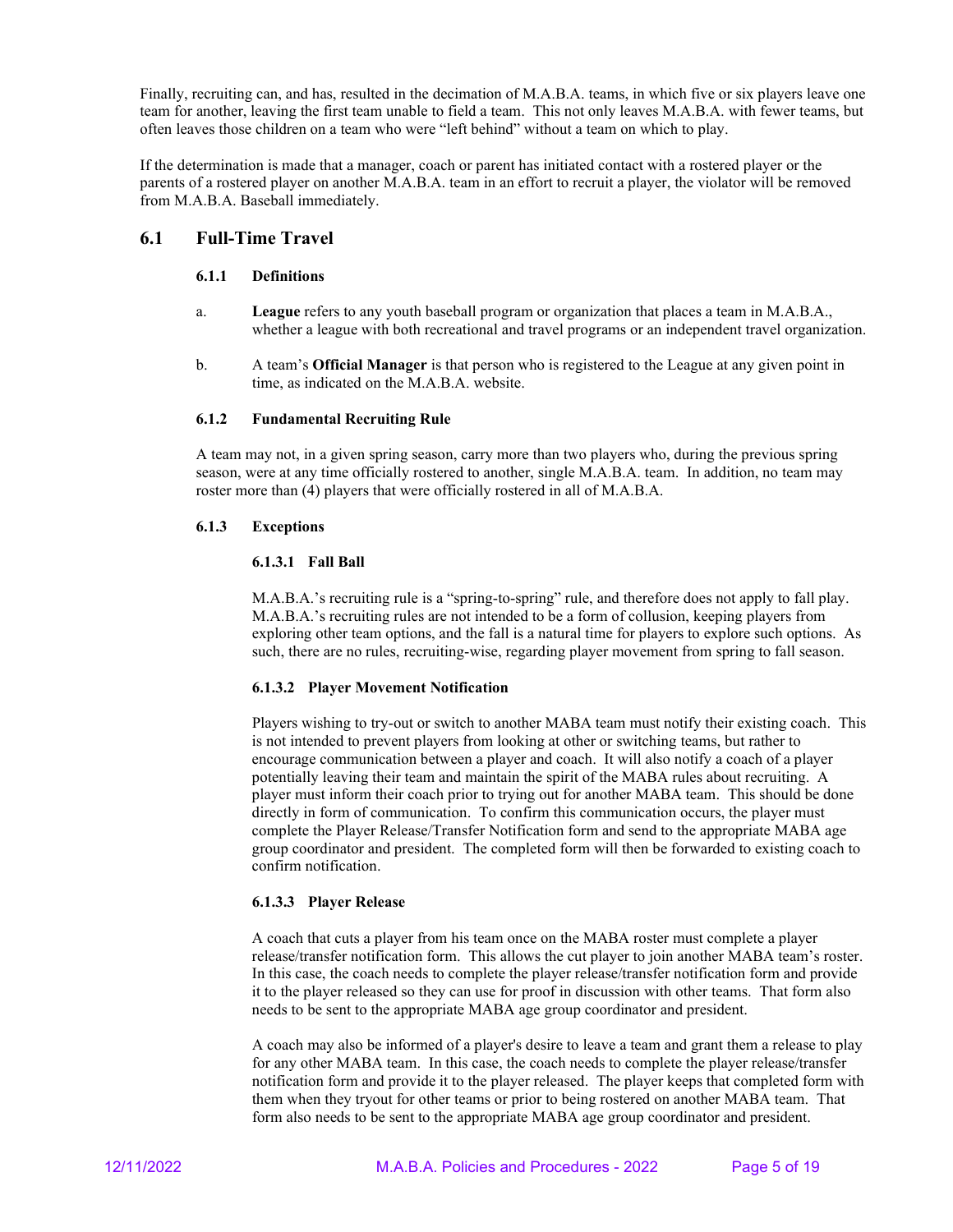Only the official coach of the record with MABA at the time of the end of season tournament may release of player from their team.

The M.A.B.A. transfer rule of a team taking a maximum of 2 players from a previous team and a maximum of 4 players total from cumulative M.A.B.A. teams still applies even under circumstances where a coach transfers to another organization or registers for a new season as an independent team.

# **7. Regular-Season Game Scheduling**

#### **7.1 Schedule**

M.A.B.A. teams of various divisions and age groups will play on the days listed in the "Days Of Play" section of the website in Handouts.

#### **7.2 Permitted Game Times**

M.A.B.A. Age-Commissioners must create original schedules that conform to the following guidelines, except when a particular team cannot support these guidelines because of field availability, which they submit to the M.A.B.A. Age Group Coordinator prior to the season:

- **a.** When field availability allows, MABA weeknight games will start at 5:45 during the month of April. In May, the starting time will be 6:00. Weeknight games may not begin prior to 5:45 p.m. or later than 6:15 p.m.
- b. Saturday games (or the first game of a double-header) may not begin earlier than 10:00 a.m. or later than 4:00 p.m. (unless a mutually agreed upon change is made between the coaches).
- c. Sunday games (or the first game of a double-header) may not begin earlier than 2:00 p.m. or later than 4:00 p.m. (unless a mutually agreed upon change is made between the coaches).

## **7.3 Start of Season**

The official opening day of each season may change from year to year. The official opening day for each M.A.B.A. age division will be set by the division's Age-Group Commissioner each year, pending approval from M.A.B.A.'s Executive Board.

# **7.4 Memorial Day and July 4th Weekends**

Age-Group Commissioners will not schedule games for the Friday, Saturday, Sunday, or Monday of Memorial Day or July  $4<sup>th</sup>$  weekends, so that teams wishing to participate in tournaments may do so.

#### **7.5 Schedule Fairness**

Each M.A.B.A. Age-Commissioner is expected to have as a goal the creation of a schedule that, to the degree possible, results in (1) each team playing each other team the same number of times, (2) each team playing the same number of home and away games**, in that order of priority.**

Clearly, however, the achievement of the above goals may not be completely possible for every age division, depending on the number of teams in the age division, the number of days to play, field availability of each team, etc. Such variables, which will be different in each age division, will likely result in schedules that, to one degree of another, mean that some team's schedules may be somewhat "tougher" than others (at least as perceived by a given manager), or result in a given team having fewer home than away games**. In fact, teams with limited home field availability, compared to other teams in its age division, should expect to have fewer home games.**

To the degree that M.A.B.A. or a given Age-Commissioner knows in advance that it will be impossible to create a schedule in which all teams play all other teams the same number of times, they will, to the degree possible, create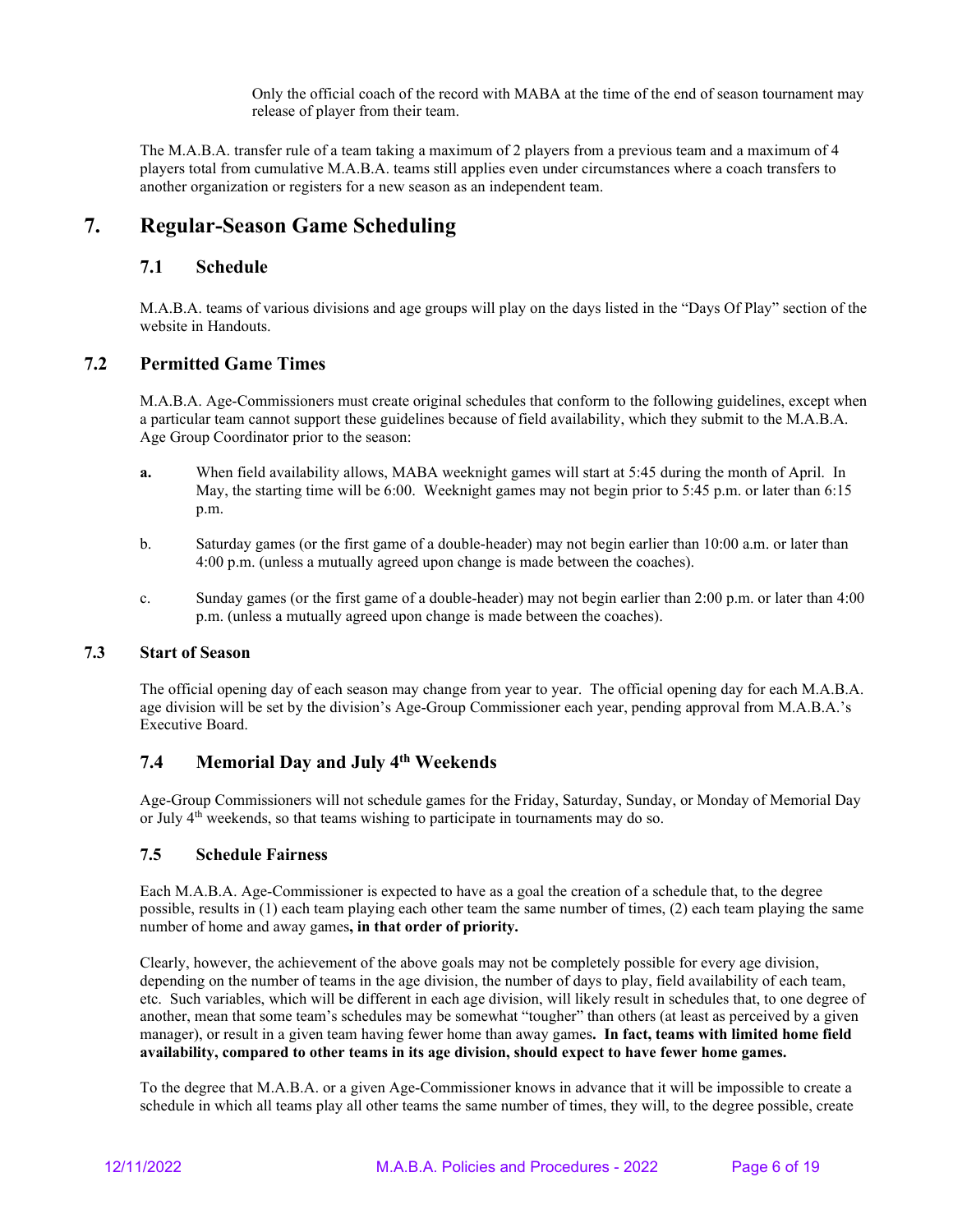"blind" schedules, adding team names via random selection. This may not result in schedules that all managers deem fair, but at least the unfairness will have been arrived at randomly.

 All teams are expected to play their entire M.A.B.A. schedule, as written. We will not write schedules around tournaments during the regular season. **M.A.B.A will make every effort to accommodate tournament schedule requests but can NOT guarantee all requests can or will be honored.** Any team that forfeits games due to entering outside tournaments during the regular season runs the risk of removal from the league. It is unfair to the other teams in the division that want to play the scheduled games and who abide by the rules.

# **8. Pre-Game**

#### **8.1 Field Use**

- a. The visiting team shall have the right to use the field for pre-game practice beginning one-half hour before each game. The home team will have the use of the field until that time.
- b. To the degree that the total amount of time available for pre-game is less than one hour, the two teams will split the time that is available, with the visiting team having the use of the field last.

#### **8.2 Player ID Cards**

- a. **Prior to the pre-game umpire conference upon request from the opposing team the coach must provide proof of age for each roster player present for the game and on the lineup card.**
- b. Any player without a valid ID shall not be allowed to participate in the game.
- c. The ID card must meet the following criteria:
	- 1. Be government issued (state, U.S. Federal, or military),
	- 2. Not be expired,
	- 3. Not be older than 5 years,
	- 4. Have a photo and name of the player, and
	- 5. ID must an original (no photocopies).

#### **8.2 Lineup Exchange**

Managers of their designees must provide the opposing team a written lineup prior to the game's beginning. Team's batting-9 must also include all potential substitutes. **The lineups exchanged must include both the first and last name of each player.** Teams who refuse to provide both the first and last names of all players in the lineup are subject to forfeit. Teams cannot start a game with 8 players; you can finish a game with 8 but must start with 9. In addition, no noise makers OF ANY KIND will be tolerated; they are dangerous and therefore prohibited. Any player that throws any equipment, of any kind will be immediately ejected. Any player that removes their helmet in an act of frustration before reaching the dugout area will be ejected. MABA will institute the following "Mercy Rule": 12 runs after 4, 10 runs after 5 complete innings ends the game.

# **8.3 Providing of Baseballs**

The home team will supply two new balls at the beginning of each game; the visiting team one new ball. As additional balls are needed throughout the game, teams will alternate providing them, beginning with the visiting team. These additional balls need not be new but must be of sufficient quality to satisfy the umpire. Upon penalty of forfeit, all balls provided before the game must be new, and all balls provided before or during the game must conform to the standards listed in M.A.B.A.'s On-Field rules.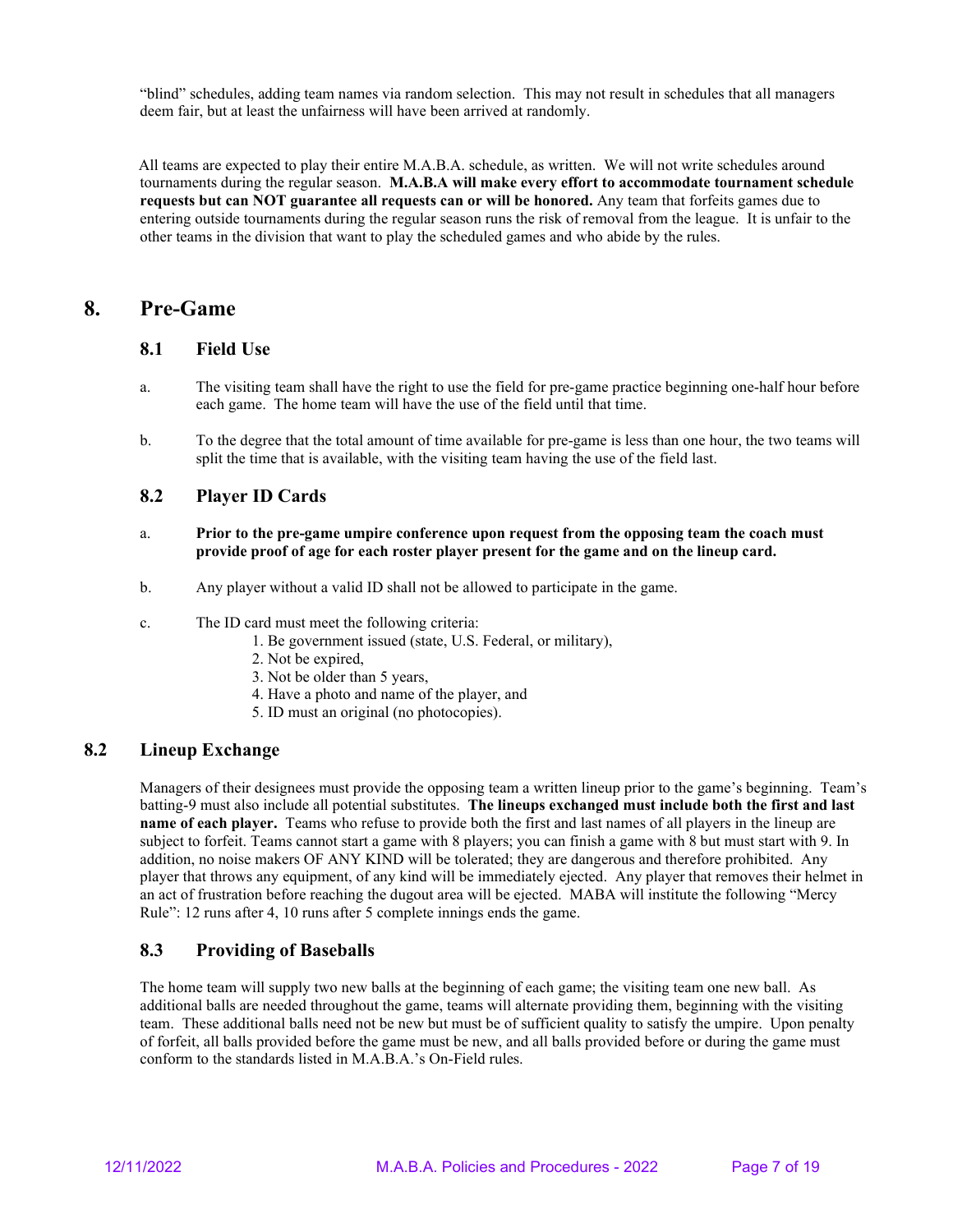## **Payment of Umpires**

- a. Home and away teams will split the cost of umpires at all games.
- b. Failure of a team to pay an umpire the amount required prior to the start of a game will result in that team's forfeiture of the game.

# **9. Game Reporting**

The policies below apply to all games, whether ones originally scheduled at the beginning of the season or any type of make-up game.

## **9.1 Method and Deadlines Reporting Game Outcomes**

Managers will report game results via M.A.B.A.'s website, found a[t www.maba-baseball.com..](http://www.leaguelineup.com/MMTA) Only scores reported in this manner will be considered to have been officially reported.

**Managers responsible for reporting game outcomes must do so within three days of a given game, or be credited with a forfeit for that game.** For example, a manager responsible for reporting on a Monday evening game must report on that game by midnight the following Thursday.

#### **9.2 Types of Outcomes and Reporting Responsibilities**

M.A.B.A. requires that all types of game outcomes, as listed in the table below, are reported, including postponed games and games won by forfeit. The responsibility for reporting a game outcome varies depending on the outcome of a game, as detailed in the following table:

| <b>Type of Game Outcome</b> | <b>Manager Responsible for Reporting Game Outcome</b> |
|-----------------------------|-------------------------------------------------------|
| Completed Game              | Winning Manager                                       |
| Forfeited Game              | <b>Winning Manager</b>                                |
| Suspended Game              | Home Manager                                          |
| Postponed Game              | Home Manager                                          |

# **10. Protests**

Managers wishing to protest a game must do so in writing (an email is the preferred method) to their appropriate age coordinator. The cost to a team for review of its protest is \$50, payable by Paypal to

**[mababaseball2017@gmail.com](mailto:maba2017@gmail.com)**. The fee is refundable if M.A.B.A.'s determination is made in favor of the protesting team. The following also applies to protests:

- a. M.A.B.A. will not provide pre-protest consultation to a team, telling them whether, in M.A.B.A.'s opinion, they will win or lose their protest before they submit it. Only protests officially submitted will be considered and commented upon.
- b. In addition, managers should be sure to follow the rules regarding protests, as outlined in the base rule set by which their age division is playing. For example, most base rule sets require that a protest concerning a given play be lodged prior to the next pitch.
- c. Finally, managers should be aware that protests regarding the judgment call of an umpire will never be won. An umpire's judgment may well be incorrect, even obviously so to everyone, but it is still not protestable. Only an umpire's misinterpretation or misapplication of a rule is protestable, or a team's failure to comply with M.A.B.A. policies or rules.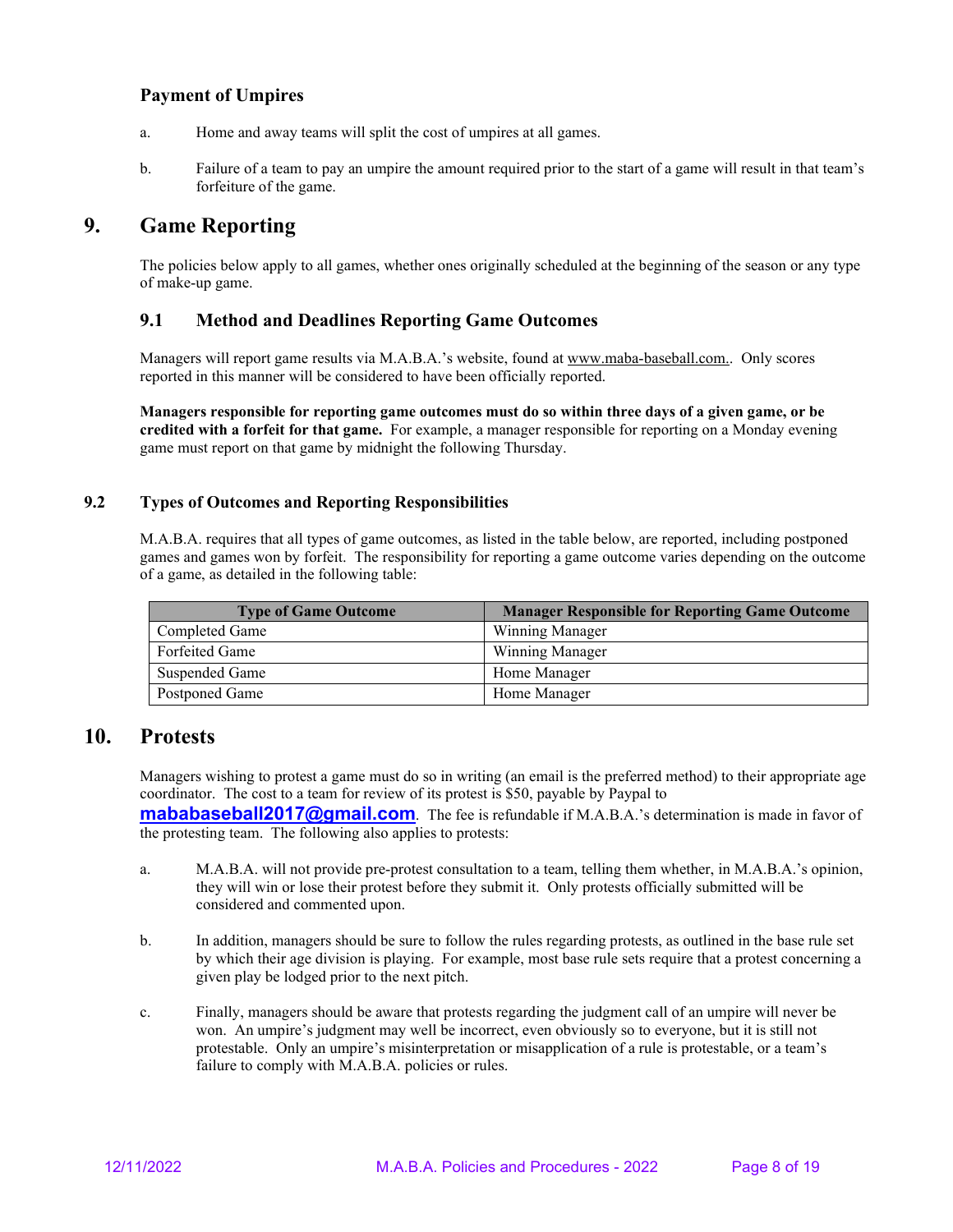# **11. Umpires- Only Approved Umpire groups listed on the website may officiate M.A.B.A. games.**

## **11.1 Trained and Impartial Umpires**

All M.A.B.A. games will be umpired by trained and impartial umpires, meaning that they:

- a. Have received formal umpire training;
- b. Are not a coach or a family member of one of the competing teams;
- c. Are not a team's "personal umpire," umpiring all or a predominant number of a given team's home games.
- d. Are not a team's organization umpire. Teams must use an umpire organization that does not fall under the supervision of their league officials for conflict of interest purposes.

#### **11.2 Number of Umpires Required**

Home M.A.B.A. teams playing on regulation, 90-foot fields must provide both a home-plate and base umpire. Only one umpire is needed on smaller fields.

#### **11.3 Umpire No-Shows-In all divisions 13 and up. 11.3.1 When One Umpire of Two Doesn't Show**

- a. In the event that there is only one umpire for a game that officially requires two umpires, both teams may agree to use just one umpire. **Note that this decision, however, requires the consent of both teams' managers and is final.**
- b. In the event that one or both managers are unwilling to use just one umpire, the game is considered a **postponed game** and must be rescheduled.

#### **11.3.2 When No Umpire(s) Shows**

**Umpire No Show 1st offense**- If a team is scheduled to play at home and they have an umpire not show up for the game, the game will be rescheduled at the visitors field and the team that experienced the no-show will be required to pay the full fee for the umpire at the rescheduled game.

**Umpire No Show 2nd offense**- Same as above, but a \$100.00 no show bond will be posted to the league. Until the no show bond is paid, all games scheduled will be forfeits.

**Umpire No Show 3rd offense-** Same as #2, another \$100.00 bond will be required, the game will be forfeited.

- a. In the event of a complete umpire no-show, both teams may agree to use a coach, parent, or other family member(s) from one or both teams to do the umpiring. Note that this decision, however, requires the consent of both teams' managers and is final. Protests of partiality arising from such games will not be considered by M.A.B.A., although other types of protests will.
- b. In the event of a complete umpire no-show, and to the degree that one or both managers are unwilling to use coaches or parents as umpires, the game is considered **a postponed game** and must be rescheduled.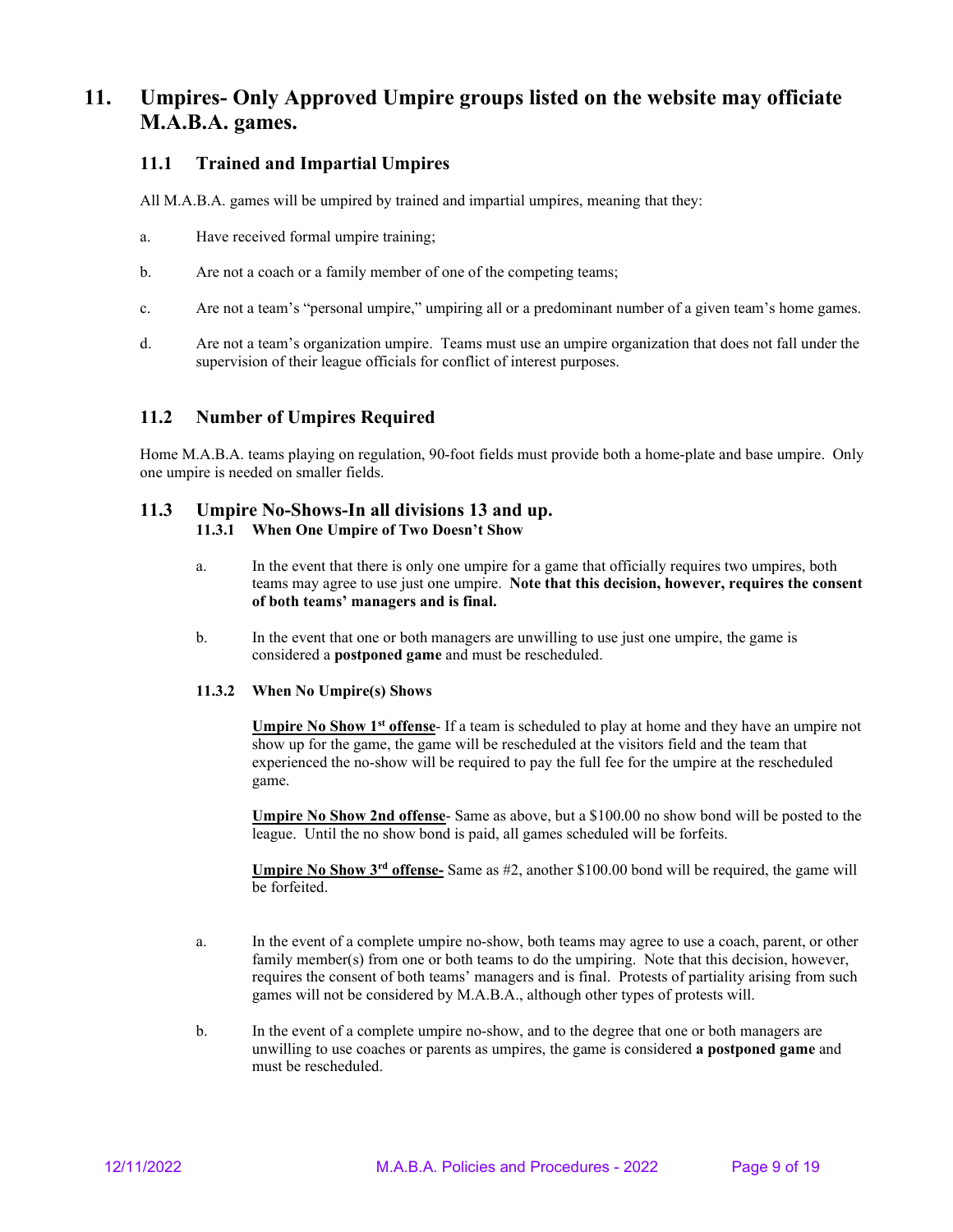## **11.4 Home Team Forfeits Upon Second Umpire No-Show For Particular Game.**

When a game is rescheduled because of a previous umpire no-show and, at the rescheduled game: (1) the home team again fails to provide the requisite number of trained and impartial umpire(s) and (2) the home and visiting team are again unable to agree on the use of an umpire(s) that is also a coach or family member of either team, then the home team forfeits the game.

# **12. Making Up Games**

It is important that teams make up games in a timely manner to avoid the difficulty of determining a regular-season champion among teams that may have played differing number of games by season's end or of having to play an inordinate number of make-up games near the end of the season. Beyond that, it is M.A.B.A.'s opinion that teams should want, for the benefit of its players, to play all of their scheduled games, and work together to do so.

The following rules regarding the make-up of games are designed to ensure that games are made up in a timely manner, and in a manner that is at least somewhat flexible to the needs of both teams, but, in most cases, more flexible to the home team than the visiting one, since it is the home team that must find a field and umpires for the make-up game.

# **12.1 Electronic Offering and Accepting of Make-Up Games**

All make-up offers should be done via email and copied to the appropriate age coordinator for recording purposes. This not only offers a means of communication between managers, but provides documented evidence that make-up offers, and acceptances/rejections were made appropriately.

These procedures are mandatory when offering or accepting/rejecting make-up offers. Managers who do not use this method run the risk of forfeit, as, in the case of protest, their make-up offers or acceptances/rejections will not be documented for M.A.B.A. review.

#### **12.2 Definitions**

#### **12.2.1 Postponed Game**

In M.A.B.A., a postponed game is a game in which not a single pitch was thrown; in other words, the game never started. Games can be postponed for a number of reasons, including inclement weather prohibiting the game from being started, umpire no-show, or agreement between managers to change the date of an officially scheduled game.

*Note that, despite a contradiction in semantics, the make-up for a postponed game can actually take place prior to the officially scheduled date of the game, such as when a manager knows ahead of time that his team will not be able to play an officially schedule game, and agrees with the opposing manager to "make up" the game prior to the date on the official schedule.*

#### **12.2.2 Official Game**

A game is considered official when the minimum number of innings has been completed, as listed in M.A.B.A.'s On-Field Rules. (Note that if the home team is winning, the required number of innings needed to be completed for the game to be considered official is reduced by ½ innings.)

#### **12.2.3 Suspended Game**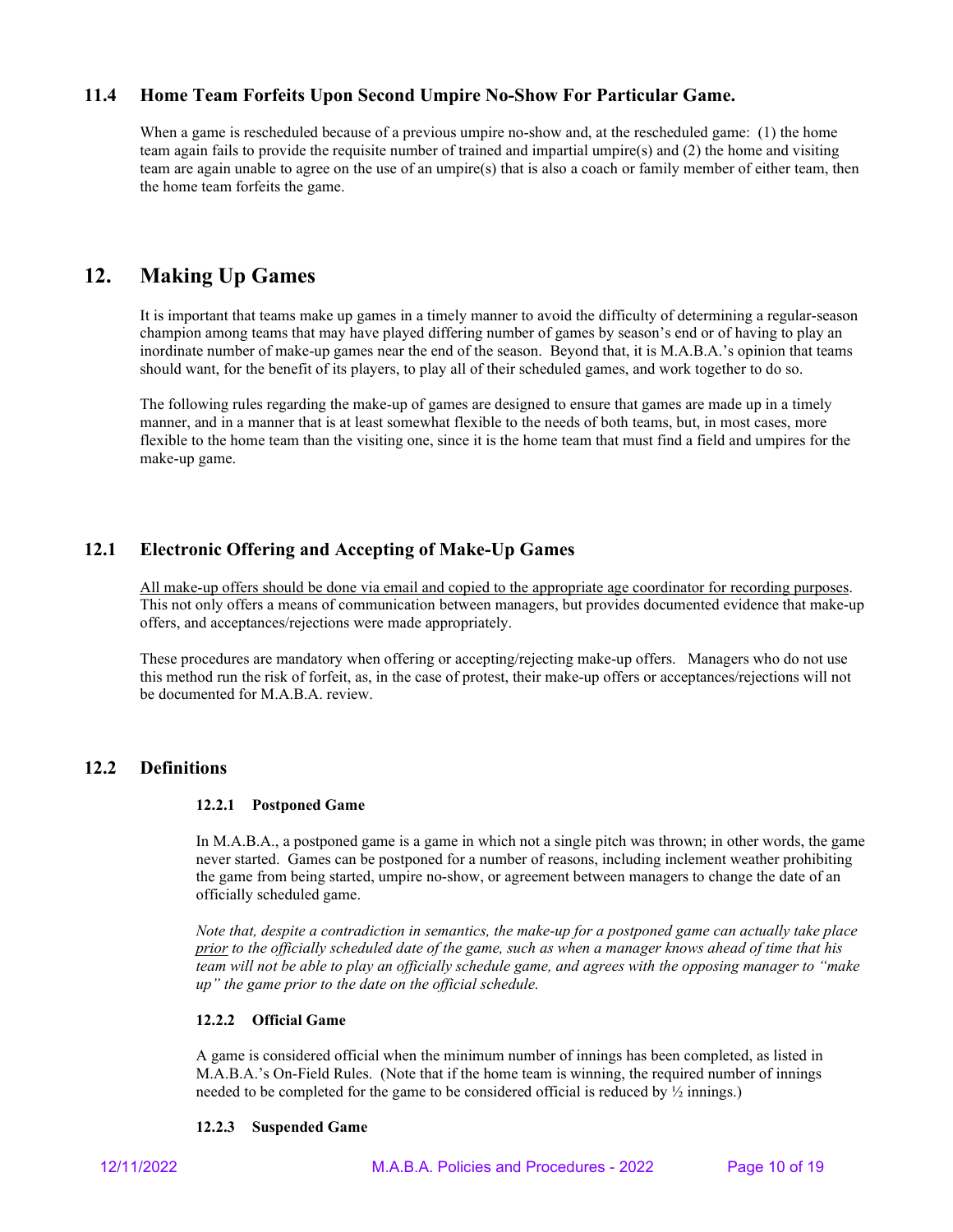M.A.B.A.'s definition of a suspended game differs in part with those definitions provided by the base rule sets used by all of our age groups. Specifically, in M.A.B.A., a game is considered suspended if:

- a. The game begins, but is forced to end because of weather or lack of daylight before enough innings have been played for the game to be considered an "official game."
- b. The game ends in a tie after enough innings have been played for the game to be considered an "official game."

#### **12.2.4 Officially Scheduled Game**

An officially scheduled game is:

- a. A game documented in an age-division's original game schedule, published prior to the beginning of season.
- b. A postponed or suspended game for which a make-up or continuation offer has been officially made and accepted, thereby becoming part of an age division's **official schedule.**

#### **12.3 Required Timelines**

**12.3.1 Institution Of A Set Number Of Days That A Team Has to** *Play* **A Make-Up Game Or Conclude A Suspended Game**

**All make-up and suspended games MUST be completed in 14 days, the only exception being we will allow the resumption of a suspended game at the next officially scheduled meeting of the teams. The home team is given (4) days from the originally scheduled game to secure a field and make a valid offer or the visiting team will be given the following (3) days to make an offer. If, after (7) days, the game has not been scheduled, the coordinator will remove the game from the books.**

#### **ALL OFFERS MUST BE MADE VIA EMAIL AND COPIED TO THE AGE COORDINATOR. IF, AT ANY TIME THE COORDINATOR FEELS THAT A GIVEN TEAM IS AVOIDING THE GAME, A FORFEIT WILL BE AWARDRED TO THE OPPOSING TEAM.**

#### **12.4 Valid Make-Up Offers**

#### **12.4.1 Full-Time Teams**

The make-up dates offered by home-team managers must be considered valid, which means that home team managers:

a. May not offer make-up dates on which the visiting team is already scheduled to play **an officially scheduled game**, as defined above, or on which the opposing team has already been offered another make-up game, even if the opposing team has not yet accepted it.

Managers can use various parts of the M.A.B.A. website to determine whether the opposing team is already officially scheduled to play a game on a certain date, or whether the opposing team has already been offered a make-up game on a specific date.

b. May not offer more than one make-up game per day.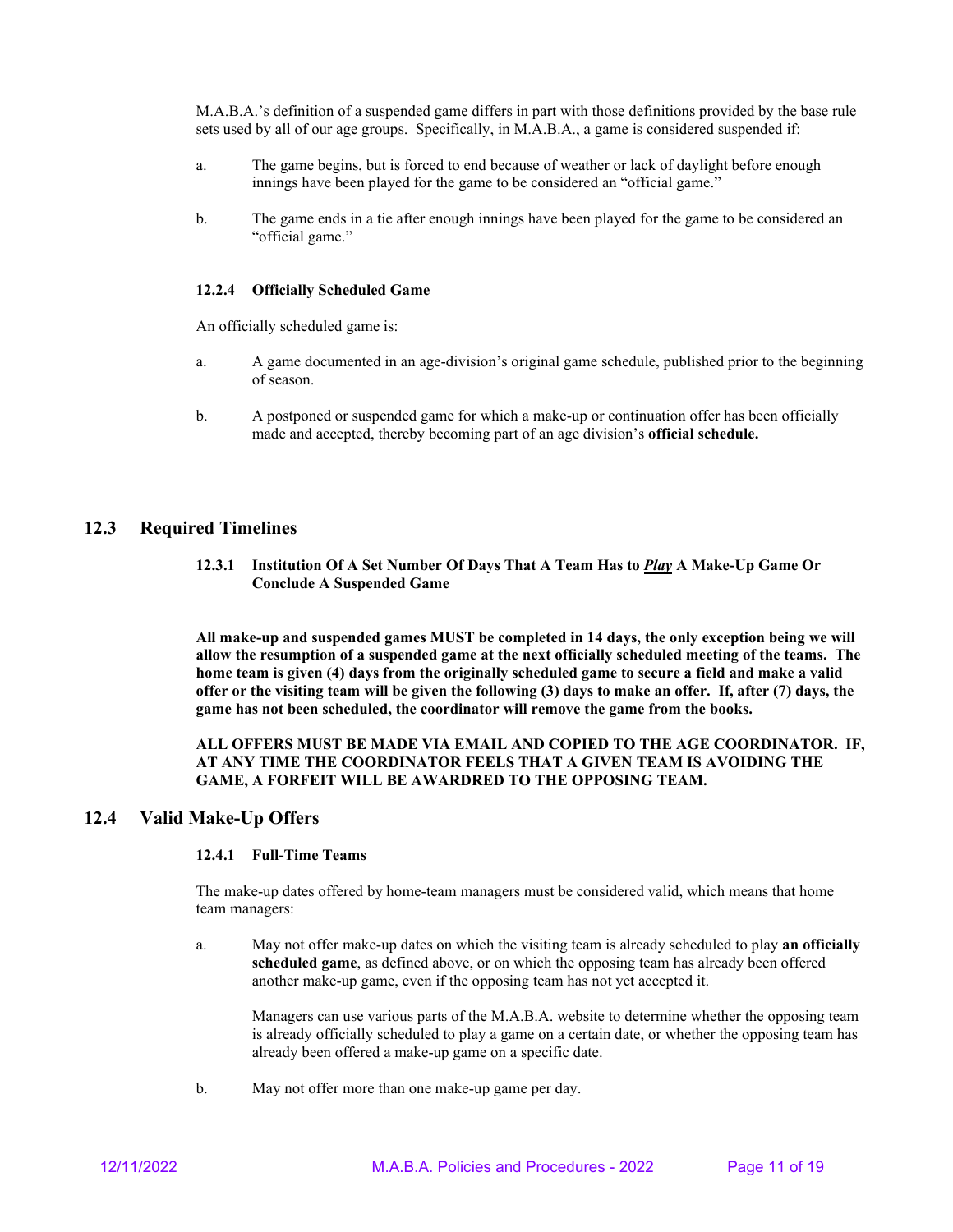- c. May not offer a weeknight game time different than that used for other officially scheduled weeknight games.
- d. May not offer Saturday game times earlier than 10:00 a.m. or later than 5:30 p.m.

## **12.5 Policies and Processes for Scheduling of Make-Up Games**

#### **12.5.1 Responsibilities of Home Team**

- a. If a double-header was postponed, the home team may offer **separate** make-up dates and times for each game. The two dates offered may not be on the same day.
- b. For the protection of both teams, this offer must be made via e-mail and copied to the appropriate coordinator.
- c. The make-up dates offered by the home team must be **Valid Make-Up Offers**, as detailed above.

#### **12.5.2 Responsibilities of Visiting Team**

- a. The visiting team must officially respond to the home-team's make-up offer(s) according to the parameters detailed in the Make-Up Timeframes Table, above.
- b. **If the visiting team fails to respond (copied to the coordinator) to a valid home team offer(s) within appropriate timeframes, the visiting team forfeits the game(s) that were offered for reschedule.**

#### **12.5.3 Exception for Suspended Game**

- a. To minimize travel, teams may choose to finish a suspended game prior to the beginning of another officially scheduled game the two teams will play in the future. In such a case, the "Last Make-Up Date Offered" can be beyond the normal timeline requirements.
- b. **All other requirements for offering and accepting make-ups still exist, however**. The home team must offer the date of the two teams' next game as the make-up date, and the visiting team must accept it – all within the offer/acceptance timeframes described above, using M.A.B.A.'s Team Reporting Policies. All penalties for not following these policies also remain.
- c. If the two teams whose game was suspended do not play each other again during the regular season, the "Last Make-Up Date Offered" rule, described above, also applies.

#### **12.5.4 Officially Rescheduled Games Unable to be Played**

If an originally scheduled game is, for valid reasons (e.g. subsequent postponements or suspensions) not able to be played prior to two days before the age-division's end-of-season tournament, the two teams will both be credited with a no-game for that game(s), meaning that neither team is credited with either a win or a loss for that game(s) and that their winning percentages neither improve nor worsen.

# **12.6 Playing Make-Ups in Order of the Original Schedule**

a. By and large, M.A.B.A.'s make-up policies facilitate that make-up games will be played in the general order in which they were originally scheduled. Note, however, that there is not a specific policy requiring teams to make-up games in the order they were originally scheduled. Not having such a policy, we believe, creates some schedule flexibility for our teams.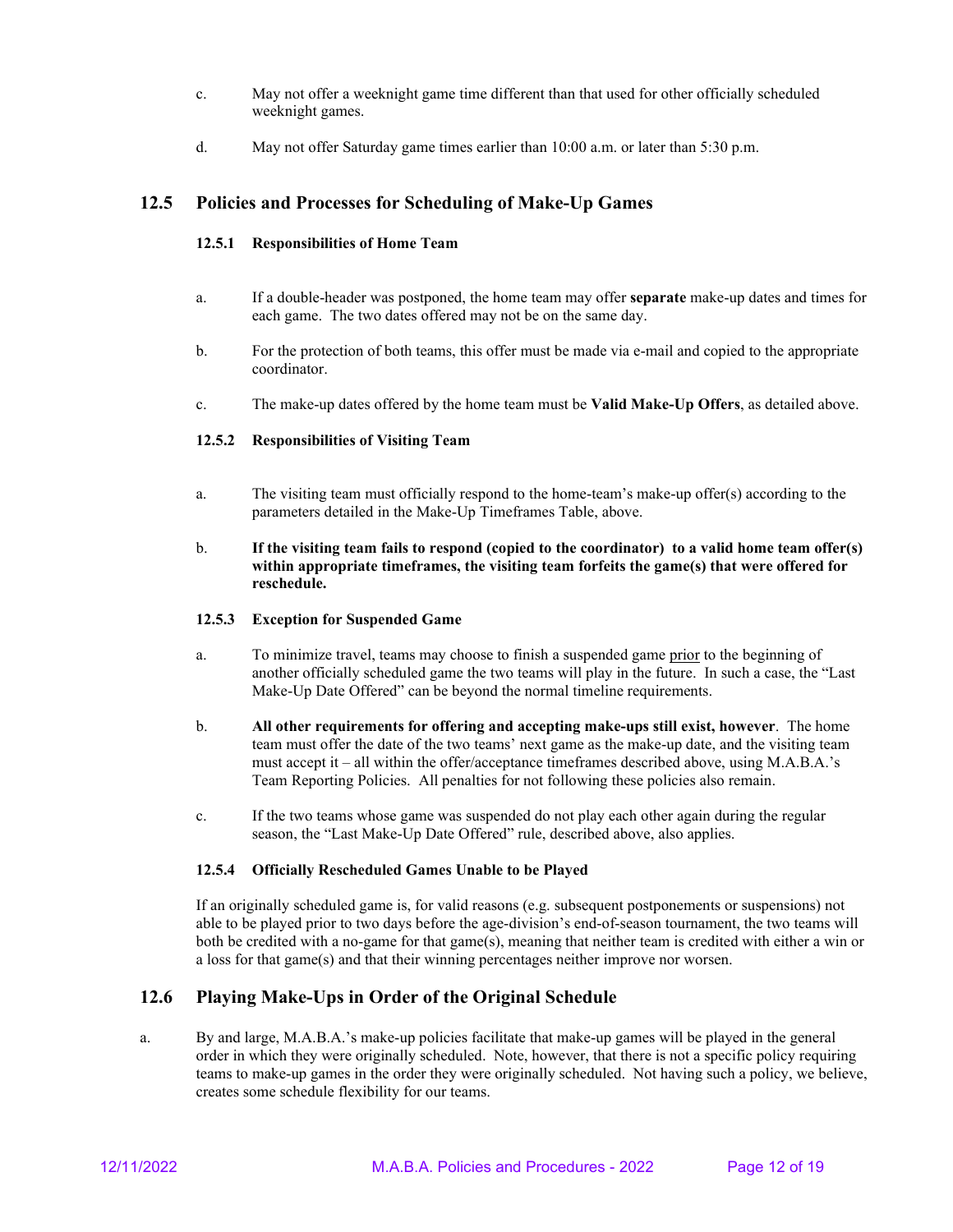- b. However, by two days prior to a team's end-of-season tournament, that team must not have chosen to make up later scheduled games at the expense of not making up earlier scheduled ones.
- c. **Any team that, by two days before its age-group's end-of-season tournament, has made up a game(s) that was originally scheduled for after another game(s) that the team did not make up, forfeits the earlier scheduled game(s) it did not make up.**

# **13. Suspended Games**

M.A.B.A.'s definition of a suspended game differs in part with those definitions provided by the base rule sets used by all of our age groups. Specifically, in M.A.B.A., a game is considered suspended if:

- a. The game begins, but is forced to end because of weather or lack of daylight before enough innings have been played for the game to be considered an "official game."
- b. The game ends in a tie after enough innings have been played for the game to be considered an "official game."

#### **13.1 Rules Regarding the Resumptions of Suspended Games**

- a. Suspended games are resumed at a later date from the exact point the game was ended.
- b. The resumption of the suspended game is treated as if it is a continuation of the same game on the same day it was originally played, meaning that:
	- i. Managers must use the same bat-9 or bat-lineup batting method they were using before the original game was suspended.
	- ii. Managers are required to use the same batting order they used in the game that was suspended.
	- iii. A player that was not at the suspended game may not participate in the resumption of it.
- c. A player who was at the originally suspended game, but who is not present at the resumption of it, is not counted as an automatic out during his first scheduled plate appearance**. (See M.A.B.A.'s On-Field Rules.)**
- d. If play is suspended during the middle of a player's plate appearance, the player, upon resumption of the game, will begin the game with a count of zero strikes and zero balls.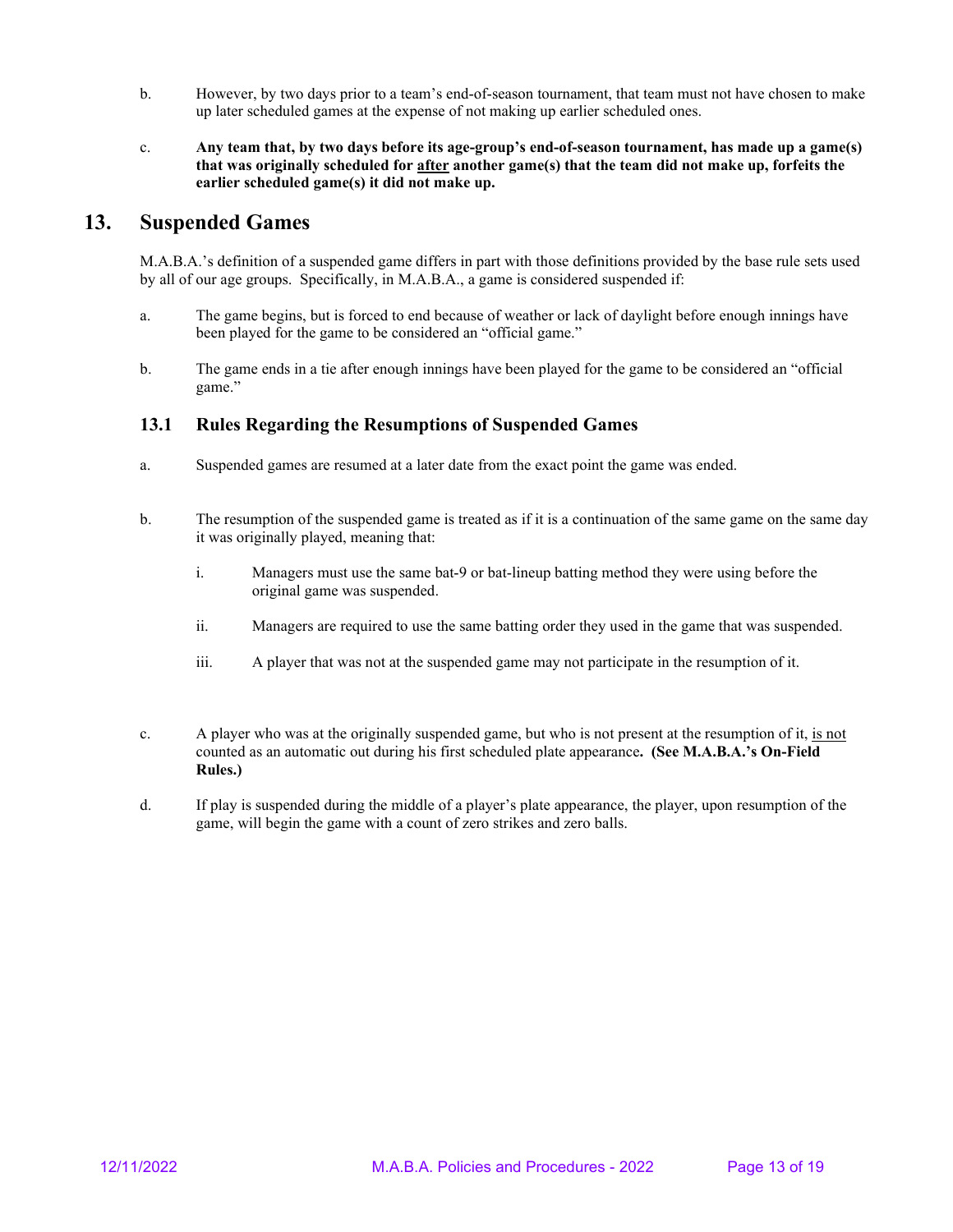# **14. Forfeits**

**In M.A.B.A., all forfeits must be reported as such, within the timeframes established for reporting any other type of game outcome.** However, managers who win by forfeit are free (though not obligated) to replay forfeited games, as described below.

## **The age group coordinator must approve all forfeits.**

#### **14.1 Causes of Forfeit**

This document, as well as each age-group's base rule set, identifies a number of ways in which a team can forfeit. In addition to those already listed, or listed later, a team forfeits when:

- a. It is unable, for whatever reason, to field a team for an officially scheduled game that is not canceled because of inclement weather or umpire no-show.
- b. It is scheduled to host a game (as home team), but for whatever reason, cannot.

## **14.2 Forfeits Must be Reported**

Whether a manager wishes to or not, all forfeits must be reported according to the policies concerning game results, above. **A manager that is due a forfeit, but does not report that game result according to M.A.B.A. policies, is eligible to ultimately be determined the game's loser by forfeit, and the originally forfeiting team is the winner.**

## **14.3 Scoring of Forfeits**

For tiebreaking purposes, discussed further below, a manager who wins by forfeit must, when reporting the game, list the game score as follows:

- a. The team that loses by forfeit will be credited with scoring zero (0) runs during the game.
- b. The team that wins by forfeit will be credited with scoring ten  $(10)$  runs during the game.

## **14.4 Managers May Replay Forfeited Games**

- a. Managers who have won by forfeit (and properly reported it) may then agree to make up the game, after which the status of "forfeit" will be replaced by the outcome of the make-up game.
- b. M.A.B.A. encourages its managers to be willing to make up games they have won by forfeit due to opposing teams having unforeseen conflicts that result in that team not having enough players to play or a field on which to play, or even ones in which make-up offers have not been made or responded to in time. However, because we recognize that there are always some teams who, over the course of a season, gain a reputation for having constant "emergencies" and "unforeseen conflicts," or who are difficult to work with in terms of making up games, M.A.B.A. leaves the decision as to whether or not to make up a forfeited game to the manager whose team would have otherwise won the game due to forfeit.

# **14.5 Policies and Process for Making Up Forfeits**

- a. The manager of a team that has won by forfeit can agree to make up the game and we encourage M.A.B.A. managers to be willing to do so in appropriate circumstances. The original game outcome status of "forfeit" will remain until the game is made up and the new outcome reported.
- b. If a forfeited game is not made up prior to two days before an age-division's end-of-season tournament, then M.A.B.A.'s assumption will be that the manager who originally won by forfeit was not willing to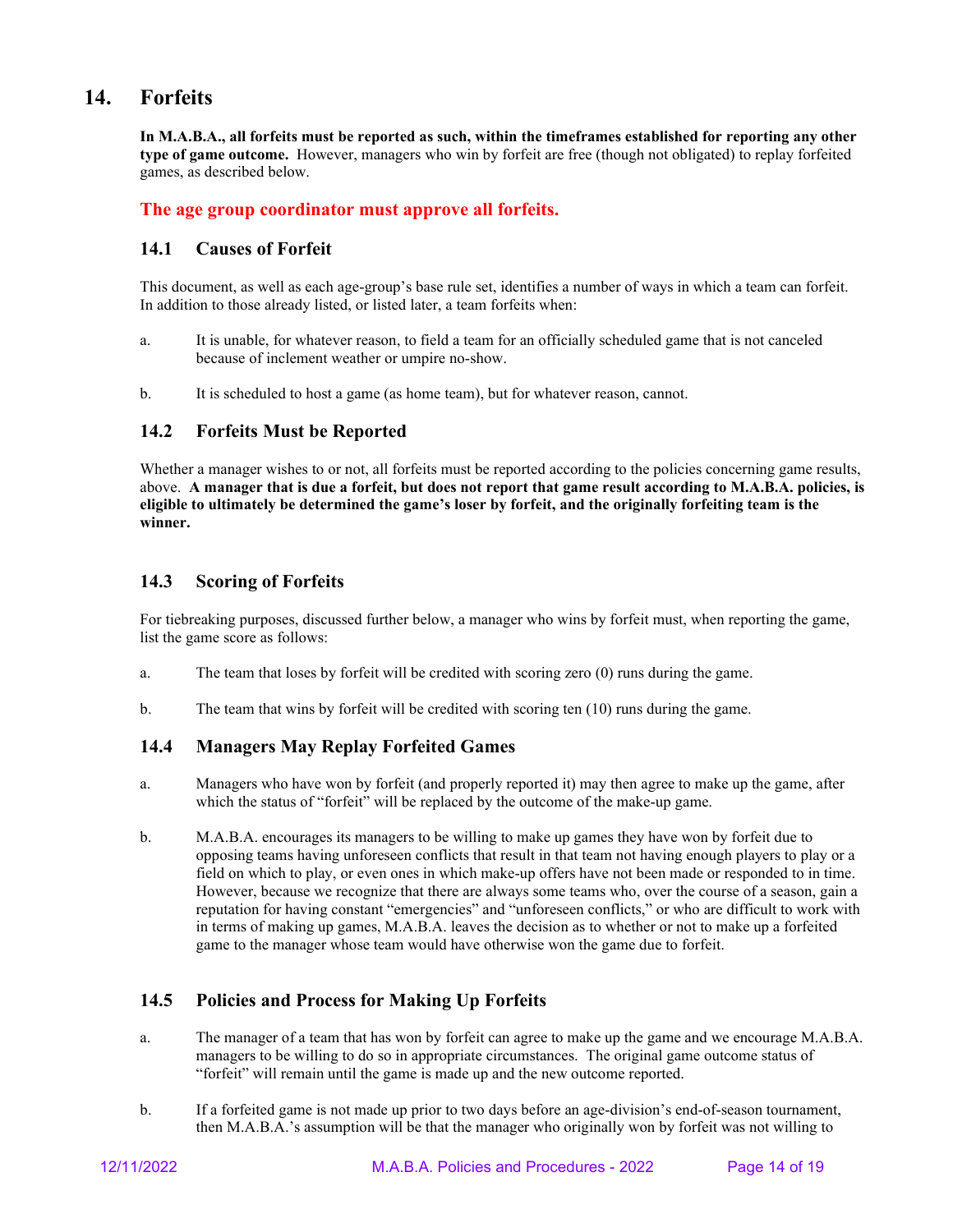make up the game, no matter how many reschedule choices he was given. The manager who would have won by forfeit has the right to refuse any and all make-up choices that do not suit him, for whatever reason.

c. A manager who has won a game by forfeit is considered by M.A.B.A. to be officially willing to make up the forfeit by actually playing the make-up game for that forfeit – not by any verbal or even written agreement to do so. Once the first pitch of the make-up game is thrown, the game is considered to be an **officially scheduled game**, and from that point on, treated as such. The outcome of that game will replace the previously recorded "forfeit" outcome for that game.

## **14.6 Penalties for Multiple Forfeits**

A team that forfeits three games because of lack of players or inability to secure a home field is eligible for immediate dismissal from M.A.B.A.. If a team is dismissed, all teams that have previously played that team (regardless of game outcomes) and all teams scheduled to play that team will be credited with a "win" for each of those games.

# **15. Game Ejections and Suspensions**

- a. Any manager, coach, player, parent, or other team supporter who is ejected from a given game is also suspended from attending the team's next two games. Any individual who is ejected from a game, but nevertheless plays in any of the team's next two games, will cause her/her team to forfeit that game(s).
- b. Any manager, coach, player, parent or other team supporter who is ejected a second time during the season will be suspended from attending his/her team's games for the seven days following the second ejection. Again, any game this person attends during the seven-day suspension period will result in the automatic forfeit of his/her team's game.
- c. If, at any time during the season, a team receives its third ejection via any combination of manager, coach, player, parent, or other team supporter – that team will no longer be eligible to participate in its agegroup's end-of-season tournament.
- d. If at any time during the season, a team receives its fourth ejection via any combination of manager, coach, player, parent or other team supporter – that team will be eligible for immediate dismissal from M.A.B.A.. If a team is dismissed, all teams that have previously played that team (regardless of game outcomes) and all teams scheduled to play that team will be credited with a "win" for each of those games.
- e. The above policies notwithstanding, M.A.B.A. has the right to dismiss any manager, coach, parent, player, or team from M.A.B.A. upon even one ejection, if the circumstances of that ejection are determined by M.A.B.A. to be egregious enough to warrant such action.
- f. It is the responsibility of the team manager to inform the appropriate Age-Group Commissioner when an opposing manager, coach, parent, or player is ejected from a game so that M.A.B.A. can be informed of this action.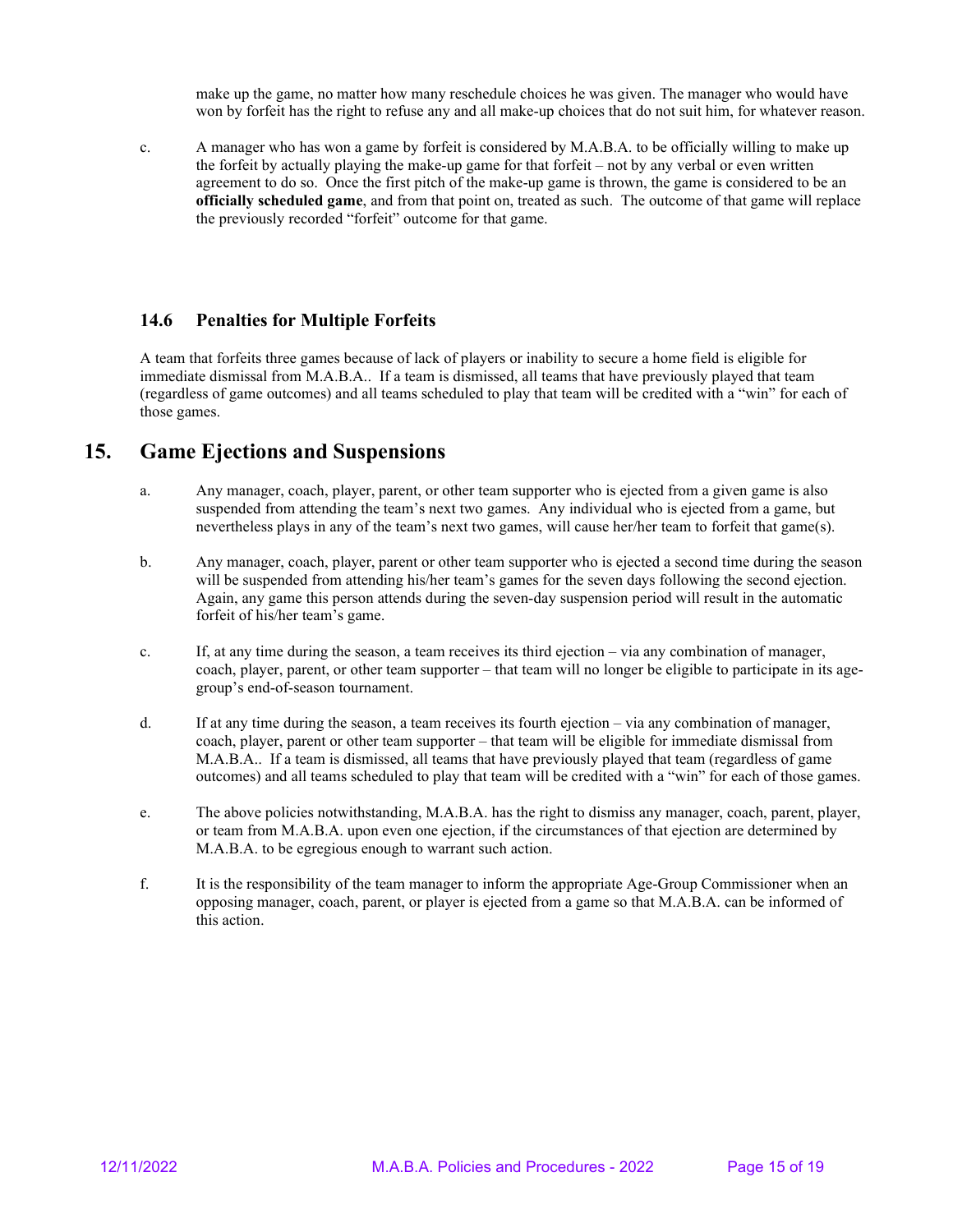# **16. End-of-Season Tournaments**

# **NOTE: In any division where a host to a tournament has not been found by June 1st, no tournament will be offered in that particular division. No refunds will be offered.**

## **16.1 M.A.B.A. will a straight double elimination format with a random draw for all end-ofseason tournaments. The regular season standings have no bearing on the seedings for the end of season tournament. format.**

## **16.2 Team Eligibility**

- a. All M.A.B.A. teams are eligible to take part in an Age-Division's end-of-season tournament, unless they have been barred from doing so for disciplinary purposes.
- b. A team choosing not to participate in his age-division's end-of-season tournament is asked to notify the age group coordinator prior to the scheduling of the event. NO team will be permitted to participate in an M.A.B.A. tournament while participating in an outside event during the same dates.

## **16.3 Player Eligibility**

#### **16.3.1 Base Rule**

**A full-time team** may not utilize a player during their age-division's end-of-season tournament unless that player has had at least one plate appearance in 5 games.

#### **16.3.2 Injury Exception**

**A player who plays in one of the first three games of a team's season (meaning any time on defense or a single player appearance) and then becomes injured, missing part of the season, may still play in his team's end-of-season tournament so long as he does not play for any other team during that time period.**

#### **16.4 Seeding**

**MABA will use a blind draw by the age coordinator to seed the end of season tournament.**

#### **16.5 Tournament Format**

**By default, all M.A.B.A. end-of-season tournaments will be conducted as double elimination format with a random draw. Age-Division Commissioners who wish to utilize another format must first get permission from M.A.B.A.'s board to do so.**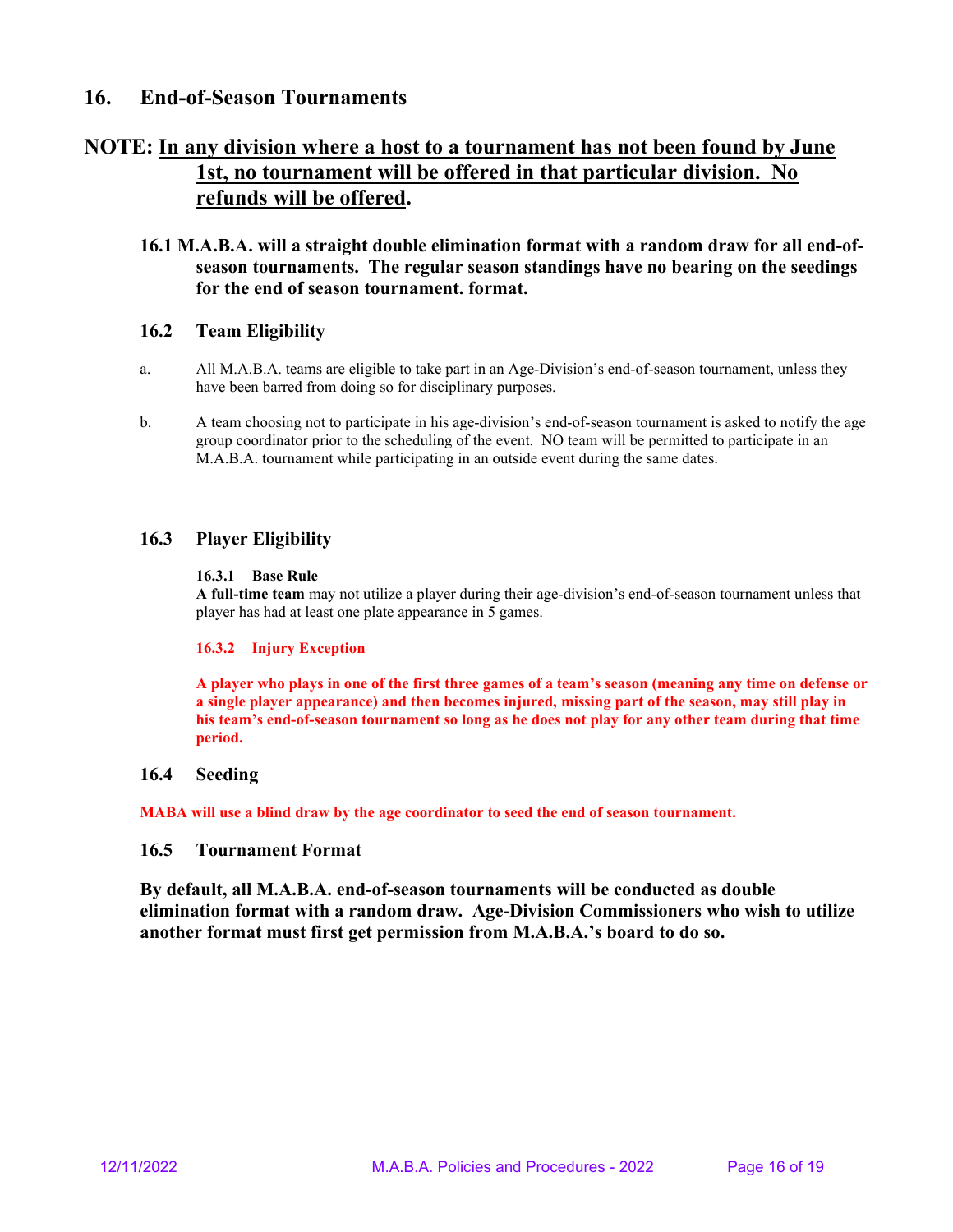# **17. Determining Division Leaders-For Season Standing Purposes Only**

# **Number Of Wins Will Be The Determining Factor in The Division Standings (Not Winning Percentage).**

The following tiebreakers will apply, listed in decreasing order of priority:

- a. Head-to-head competition among other tied teams;
- b. Average runs allowed per game against other tied teams;
- c. Average runs scored per game against other tied teams;
- d. Average runs allowed per game in all games;
- e. Average runs scored per game in all games.

# **17.1 Exceptions in Determining Division Leaders**

- a. M.A.B.A.'s game make-up rules should typically result in appropriately defining division leaders. In some cases, however, such as constant raining during the last two weeks of the regular season, they may not.
- b. Whenever M.A.B.A.'s Executive Board believes that the above rules will not necessarily result in the appropriate definition of division leaders, it is empowered to take actions necessary to, in their opinion, most fairly define division leaders. M.A.B.A. is not limited in the actions it can take or decisions it can make in performing this function, which could include requiring just specific teams to play make-up games, requiring division leaders to play one another, or simply pronouncing, based on season-long data, which teams are the division leaders. **M.A.B.A.'s predisposition will be to not make use of this power except in cases where it is blatantly clear that it is necessary to do so.**

# **18. Manager-Consented Policy and Rule Changes**

Opposing M.A.B.A. managers may jointly decide, before a particular game, to modify a specific M.A.B.A. policy or rule for that particular game. The specific policies and rules that managers are permitted to jointly agree to modify in this manner are listed and discussed below.

# **18.1 General Policies Regarding Manager-Consented Changes**

The sections immediately following this one list and discuss the specific M.A.B.A. policies and rules that managers may jointly agree to change before or during a game, and the parameters within which those managers may change those policies and rules. This section describes the policies regarding all such manager-consented modifications of M.A.B.A. policies and rules.

- a. The **only** M.A.B.A. policies and rules that managers may agree to modify, before or during a game, are those listed below, immediately following this section.
- b. M.A.B.A. managers are only permitted to consent to modifications to the M.A.B.A. rules and policies listed below **within the parameters specified below**.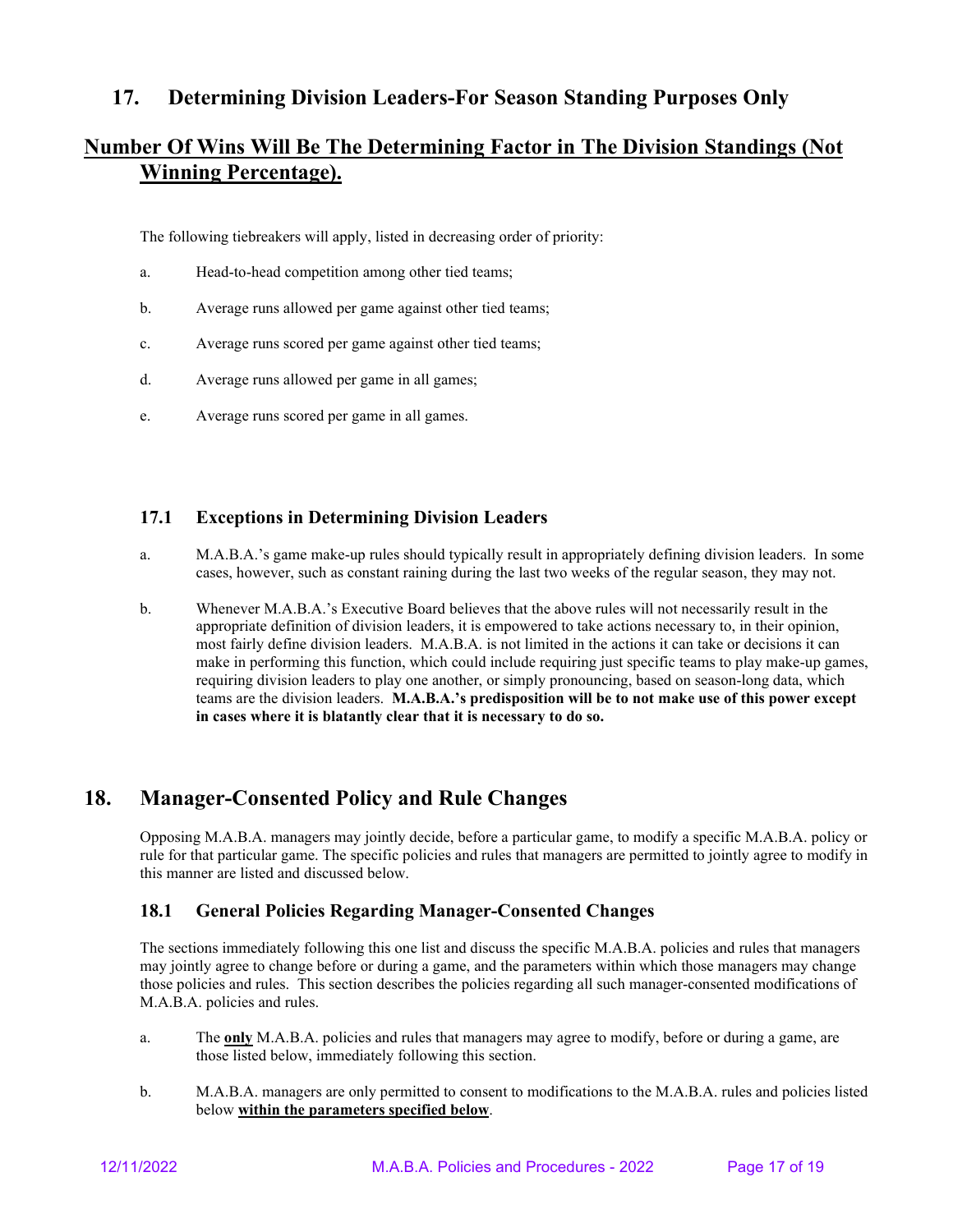- c. Age-Group Commissioners are not permitted to modify M.A.B.A. policies and rules, even those listed below, and even within the parameters listed below, for mandatory use in any or all games in their age divisions.
- d. Manager-consented modifications to the below M.A.B.A. policies and rules are performed strictly gameby-game. A manager's consent to modify one of the below policies or rules during one game in no way requires him to consent to doing so in future games, or in the same manner, nor does disagreeing to modify one of the below policies or rules during one game prohibit the manager from being able to do so in the future.
- e. **In the case of protest, M.A.B.A. will apply the standard policies and rules of the M.A.B.A. Handbook, unless the protesting manager can provide documented evidence that the opposing manager indeed agreed on a particular policy or rule modification. M.A.B.A. strongly encourages M.A.B.A. managers who agree to play by a modified policy or rule change to document this fact in each other's scorebooks, and to sign them.**

# **18.2 Items Managers May Jointly Modify on the Field**

The following list of M.A.B.A. policies and rules are the only ones which opposing managers may jointly agree to modify before or during a game, and doing so must be done within the parameters discussed below.

#### **18.2.1 Game Day, Time, and Location**

M.A.B.A. game schedules created by Age-Group Commissioners or other M.A.B.A. Officials **must adhere to M.A.B.A. policies and rules for doing so.** However, once a schedule is created, one manager may request a given opposing manager to play on a different day, at a different time, or at a different location of their joint choosing. The time of day chosen need not conform to M.A.B.A. policies and rules. The manager receiving the request for a change is under no obligation to accept it.

#### **18.2.2 Runs per Inning**

Opposing M.A.B.A. managers of any age group may, prior to the beginning of a game, decide to set or change the maximum number of runs each team is permitted to score each inning, and whether that run limit will apply to the last inning, as defined by the umpire.

#### **18.2.3 Slaughter Rules**

Opposing M.A.B.A. managers of any age group may set a slaughter rule different than that defined for them in the M.A.B.A. Handbook. There are no constraints as to "number of runs ahead" component of the slaughter rule by which managers must conform. However, no slaughter rule can be enacted before the completion of the fourth inning.

#### **18.2.4 Maximum Pitchers Per Game**

Opposing managers of any age group can, either before or during a game, agree to the number of pitchers that both teams can use during the game. There is no limit as to the maximum number of pitchers per game the managers can agree to use, and opposing managers can agree to change the limit multiple, limitless times during the game.

#### **18.2.5 Automatic Outs for Players Leaving the Game (For Teams Batting Lineup)**

If the player of one team batting the lineup must be removed from the game, for whatever reason, the opposing manager can choose not to force the other team to take an out during the removed player's next scheduled plate appearance.